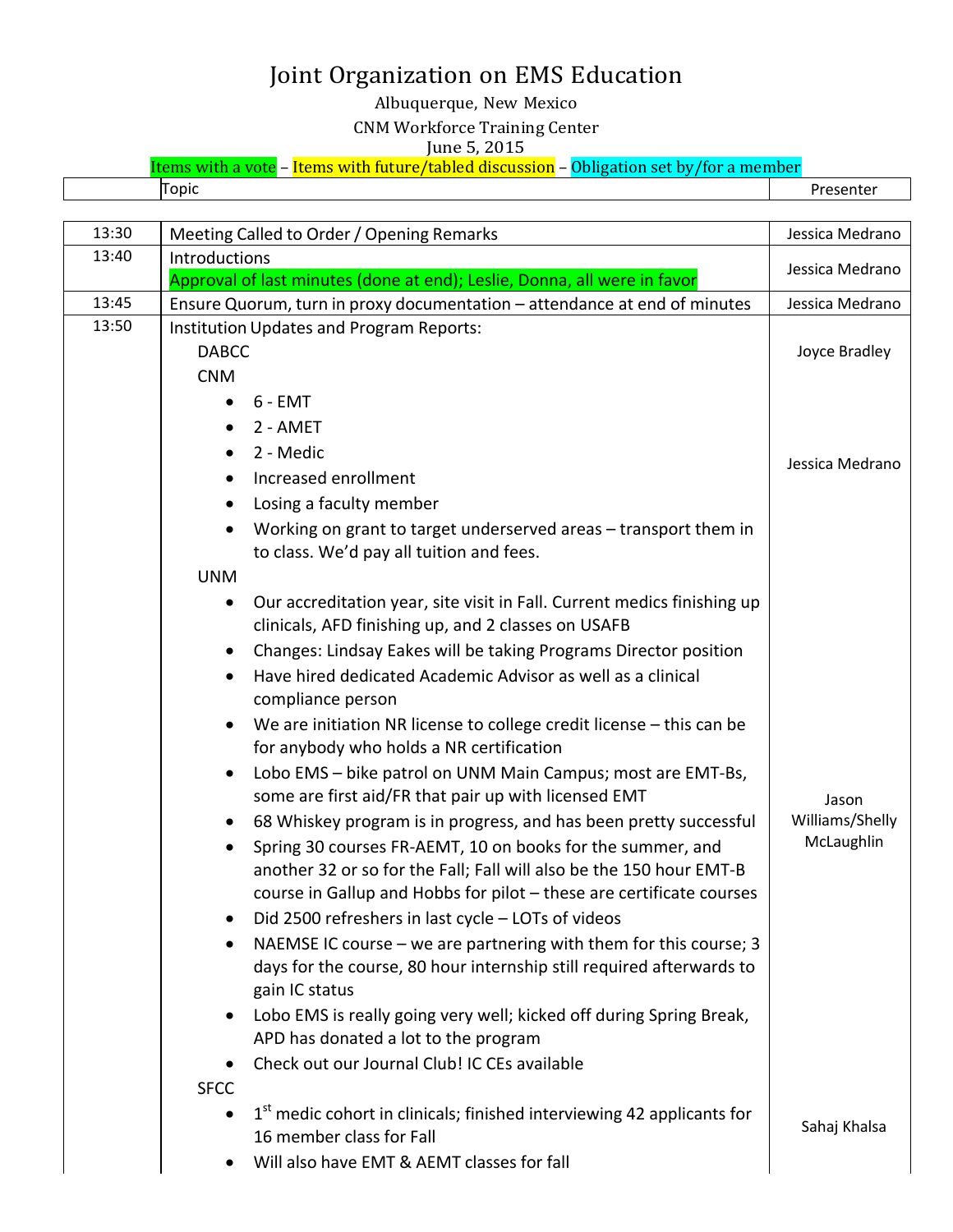### Albuquerque, New Mexico

#### CNM Workforce Training Center

#### June 5, 2015

|       | Items with a vote - Items with future/tabled discussion - Obligation set by/for a member                                                                                                                                                                                                                                                                                                                                                                                                                                                                                                                                                                                                                                                                                                                                                                                                                                                                                                                                                                                                                                                                                                                                                                                                                                                                                                                                                                                                                                                     |                |
|-------|----------------------------------------------------------------------------------------------------------------------------------------------------------------------------------------------------------------------------------------------------------------------------------------------------------------------------------------------------------------------------------------------------------------------------------------------------------------------------------------------------------------------------------------------------------------------------------------------------------------------------------------------------------------------------------------------------------------------------------------------------------------------------------------------------------------------------------------------------------------------------------------------------------------------------------------------------------------------------------------------------------------------------------------------------------------------------------------------------------------------------------------------------------------------------------------------------------------------------------------------------------------------------------------------------------------------------------------------------------------------------------------------------------------------------------------------------------------------------------------------------------------------------------------------|----------------|
|       | Topic                                                                                                                                                                                                                                                                                                                                                                                                                                                                                                                                                                                                                                                                                                                                                                                                                                                                                                                                                                                                                                                                                                                                                                                                                                                                                                                                                                                                                                                                                                                                        | Presenter      |
|       | Working on CoAEMSP for fall<br>ENMU-R<br>Cohort completing now.<br>$\bullet$<br>My term is up in 25 days, no posting has gone up.                                                                                                                                                                                                                                                                                                                                                                                                                                                                                                                                                                                                                                                                                                                                                                                                                                                                                                                                                                                                                                                                                                                                                                                                                                                                                                                                                                                                            | Marc Naeson    |
|       | <b>SJCC</b><br>One full class this summer, and a medic and EMT class this Fall, also<br>$\bullet$<br><b>AEMT &amp; FR</b><br>Just got our accreditation!!!<br>$\bullet$                                                                                                                                                                                                                                                                                                                                                                                                                                                                                                                                                                                                                                                                                                                                                                                                                                                                                                                                                                                                                                                                                                                                                                                                                                                                                                                                                                      | Mike Buldra    |
| 14:20 | <b>Bureau Update</b><br>Currently: budget in progress; DOH has a deficit, and this affects<br>everything, we had to make reductions, but this luckily did not affect<br>EMS, though stroke/STEMI partnerships with hospitals suffered<br>Martin Moulton has been added to our group<br>$\bullet$<br>Trauma coordinator (Michael Wynn) starting June 22<br>$\bullet$<br>Hosting again for Epidemiologist position; will require a MPH<br>Have to revise rules: air, licensing; and scope of practice coming up as<br>well<br>Legislative update: EMS Fund Act update was in progress, to try and<br>accommodate regionalization; this died, and we'll work on in the future<br>Cardiac Arrest act was updated - physician oversight for public access<br>defibs was removed<br>Need help (colleges and AAS) in redoing the state tests (for reciprocity<br>or re-entry) and am seeking questions for a bank<br>Discussed what the Bureau needs from schools - they do need a list of<br>classes being offered for a semester, so they can give out the<br>information (it was determined that referring to the school would be<br>better); keep sending what you're sending now, that would be great;<br>email addresses: martin.moulton@state.nm.us &<br>Debbie.mclaughlin@state.nm.us<br>You will probably start hearing about national EMS Compass project,<br>it's a funded project to develop EMS performance measures, it's<br>deliverable in 18 months; this will eventually affect our performance;<br>Google it for more information | Kyle Thornton  |
| 14:30 | Goal Update: Community Paramedic and Community EMT Curriculum<br>The notes of the JOE retreat and EMS Coalition meeting were sent out<br>previous to this meeting; there are national models available for review;<br>curriculum outline goal by August, expectation is that the core<br>curriculum is completed by fall of this year; there is a lot of conversation<br>happening, and there's a lot of study going into this; they plan to come                                                                                                                                                                                                                                                                                                                                                                                                                                                                                                                                                                                                                                                                                                                                                                                                                                                                                                                                                                                                                                                                                            | Sean Haaverson |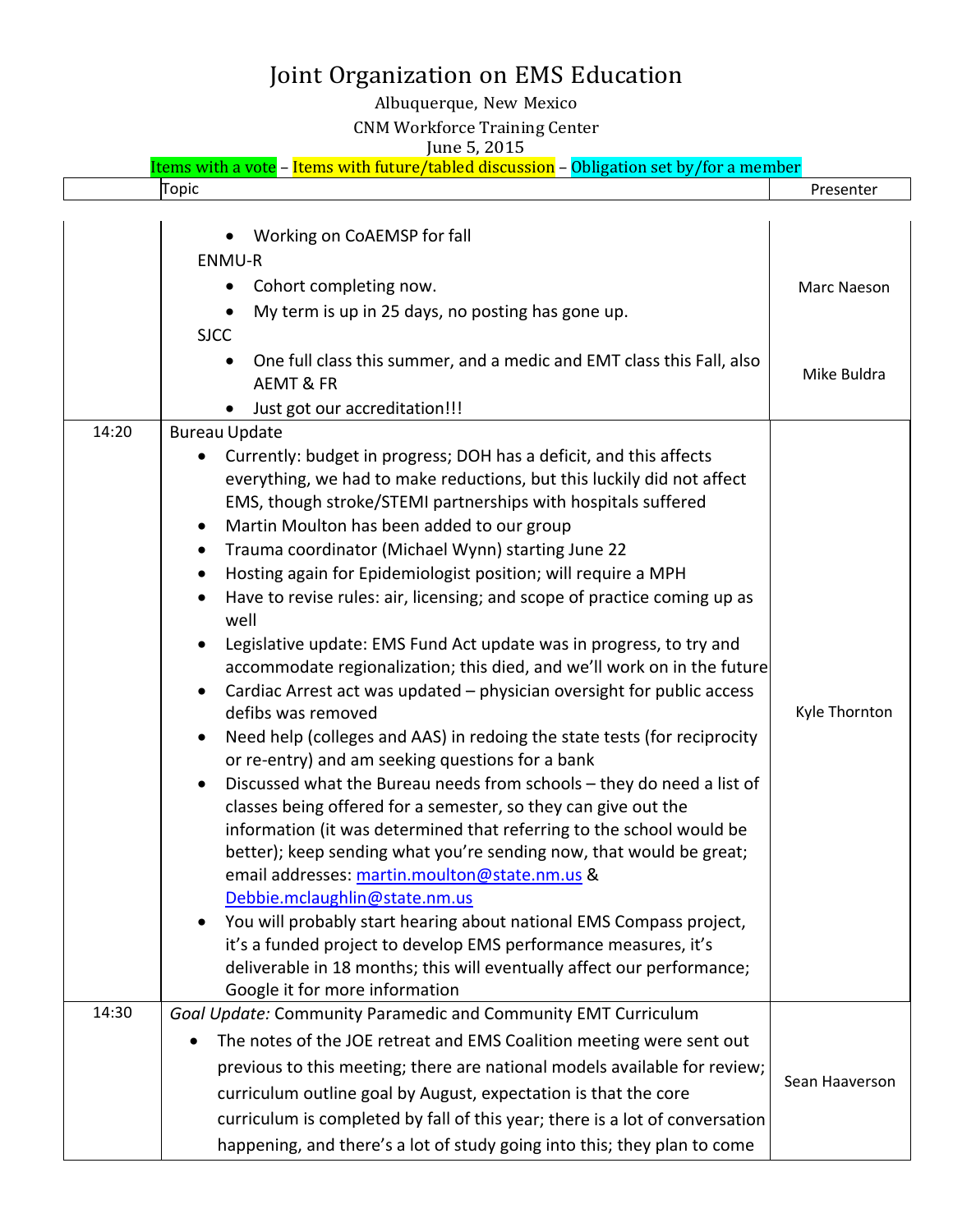Albuquerque, New Mexico CNM Workforce Training Center June 5, 2015

Items with a vote – Items with future/tabled discussion – Obligation set by/for a member

Topic Presenter

|       | up with an outline, and pair up with JOE to work on curriculum, we need                                                                    |                               |  |  |  |  |
|-------|--------------------------------------------------------------------------------------------------------------------------------------------|-------------------------------|--|--|--|--|
|       | to go to their meetings, we'll send out notice of meetings and minutes                                                                     |                               |  |  |  |  |
|       | (Jessica)                                                                                                                                  |                               |  |  |  |  |
| 14:45 | <b>Goal Update: JOE Testing Standards</b>                                                                                                  |                               |  |  |  |  |
|       | We had two projects being worked on for presentation; Sahaj for<br>٠                                                                       |                               |  |  |  |  |
|       | psychomotor, Kyle cleaned up existing standards                                                                                            |                               |  |  |  |  |
|       | Sahaj presented the psychomotor testing standards draft, these are                                                                         |                               |  |  |  |  |
|       | hopefully a move toward being a close as possible to National; instead                                                                     |                               |  |  |  |  |
|       | of testing out individual skills, they will test out 3 stations and be                                                                     |                               |  |  |  |  |
|       | evaluated as a team leader or a team member; they will already have                                                                        |                               |  |  |  |  |
|       | gone through peer evaluations and instructor sign off on individual skills,                                                                |                               |  |  |  |  |
|       | scenario testing will be at the end of the course; cardiac arrest is done                                                                  |                               |  |  |  |  |
|       | solo, and is fourth station; mimics what is coming down for paramedics;                                                                    |                               |  |  |  |  |
|       | the drafts going around are not intended as final drafts tweaking and                                                                      |                               |  |  |  |  |
|       | changes expected; this proposal will not replace current testing, either                                                                   |                               |  |  |  |  |
|       | this or the current testing would be an option for schools; logistically,                                                                  |                               |  |  |  |  |
|       | might need 2-3 evaluators per station; discussed how the other logistics                                                                   | Sahaj Khalsa and<br>Kyle Cole |  |  |  |  |
|       | would work – some concerns could be addressed by making sure the                                                                           |                               |  |  |  |  |
|       | testing process is clear from the first day of class                                                                                       |                               |  |  |  |  |
|       | JOE Testing Standards (in packet): Review, last update was in 2011<br>$\bullet$                                                            |                               |  |  |  |  |
|       | Motion (Sahaj, Joyce) - accept the EMT-B Guidelines as written,<br>$\circ$                                                                 |                               |  |  |  |  |
|       | and make time for discussion on how the testing went, at Annual                                                                            |                               |  |  |  |  |
|       | Retreat. All were in favor, no opposed, no abstentions.                                                                                    |                               |  |  |  |  |
|       | <b>Regarding Guidelines:</b>                                                                                                               |                               |  |  |  |  |
|       | There is quite a bit of flexibility in these standards.<br>$\circ$                                                                         |                               |  |  |  |  |
|       | Second to last bullet point may need some editing to reflect<br>O                                                                          |                               |  |  |  |  |
|       | primary instructors                                                                                                                        |                               |  |  |  |  |
|       | What is the retest provision?<br>O                                                                                                         |                               |  |  |  |  |
|       | This will be tabled for the next meeting, and Jessica and Joyce<br>O                                                                       |                               |  |  |  |  |
|       | will work on the language.                                                                                                                 |                               |  |  |  |  |
|       | 14:45 (actual) Goal Update: First Responder NREMT Licensure/Testing Discussion                                                             |                               |  |  |  |  |
|       | Schools to bring to next (this, June 5) JOE: strategies to help EMS<br>$\bullet$                                                           |                               |  |  |  |  |
|       | trainees to pass the NREMT exams.                                                                                                          | Carl Gilmore                  |  |  |  |  |
|       | CNM: have dedicated people to ensure that the FR students follow<br>through with the testing process - that is where we have seen the most |                               |  |  |  |  |
|       | success.                                                                                                                                   |                               |  |  |  |  |
|       | SJC: This semester we will actually be taking them ourselves to the                                                                        |                               |  |  |  |  |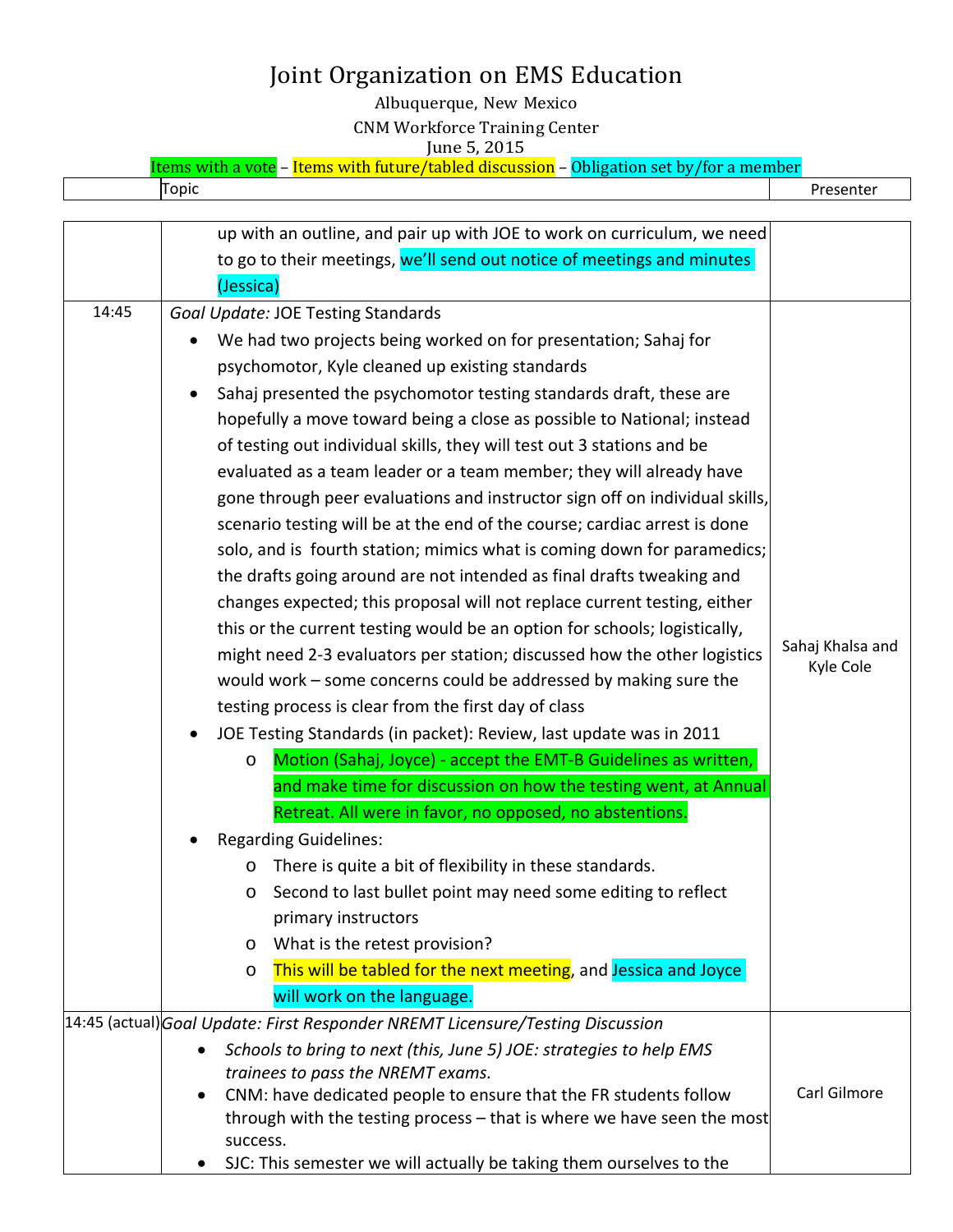Albuquerque, New Mexico CNM Workforce Training Center June 5, 2015 

| Ohligat<br>cussion<br>ahler<br>00 <sup>0</sup><br>n<br>- 1 | nber |
|------------------------------------------------------------|------|
| <b>LODIC</b>                                               | шы   |

|       | testing center. Getting them to do it themselves was not successful.<br>The corporate students do well, but they have motivation.<br>DACC: Anybody that graduates, it's an hour, hour and a half or two or<br>more - some actually test in AZ. Vicki asked to have the old paper and<br>pencil test, or maybe we can get some more testing centers. There's no<br>money or funding for this.<br>Is there a measurement of how many FR are not testing/that we're<br>losing due to distance or fear?<br>Discussed the pros/cons of having our own test vs. NR. If we had a state<br>exam, there would not be as many options for testing as there are with<br>Pearsonvue.<br>Can we contact surrounding states to see how they do it? Many send<br>out state reps, which is not feasible for us.<br>Is the issue the testing? Or access to/length of training? How can we<br>address both?<br>Solution? Get them (the state/Kyle) numbers first?<br>UNM - let us do an assessment of how many enrolled, graduated,<br>tested, and we'll bring that to JOE. We do online or paper tests. We feel<br>it is access to the exam that is the obstacle.<br>Marc, can you do the same? Yes. They are all contract classes.<br>We'll discuss further at next meeting. |                 |
|-------|--------------------------------------------------------------------------------------------------------------------------------------------------------------------------------------------------------------------------------------------------------------------------------------------------------------------------------------------------------------------------------------------------------------------------------------------------------------------------------------------------------------------------------------------------------------------------------------------------------------------------------------------------------------------------------------------------------------------------------------------------------------------------------------------------------------------------------------------------------------------------------------------------------------------------------------------------------------------------------------------------------------------------------------------------------------------------------------------------------------------------------------------------------------------------------------------------------------------------------------------------------------|-----------------|
| 15:00 |                                                                                                                                                                                                                                                                                                                                                                                                                                                                                                                                                                                                                                                                                                                                                                                                                                                                                                                                                                                                                                                                                                                                                                                                                                                              |                 |
|       | I/C Training Curriculum<br>In your packet is the minimums determined at JOE retreat. Please<br>review. Changes were suggested, noted by Jessica to change.<br>Motion (Leslie, Rick) to approve changes as suggested and proceed. All<br>were in favor, none opposed.                                                                                                                                                                                                                                                                                                                                                                                                                                                                                                                                                                                                                                                                                                                                                                                                                                                                                                                                                                                         | Kyle Cole       |
| 15:45 | <b>EMT Basic Issues Action Items</b><br>Getting ready for academic rigor - easy on campus but not as easy in<br>rural.<br>o SFCC: we will be implementing an "orientation to learning" day<br>on the first day of class.<br>DACC: we talk about test- and note-taking skills on first day of<br>O<br>class.<br>CNM: We do a learning-styles assessment and will help them to<br>O<br>learn how to learn. We are starting to, with lower levels, they are<br>expected to already have signed up to test, and we clear them,<br>right then and there. That has been helpful in getting people to<br>the testing stage.<br>Could we do a pretest to determine areas of concern? Coffee will<br>O<br>work up a module.<br>UNM: We just started with a QA personnel who will visit classes<br>O                                                                                                                                                                                                                                                                                                                                                                                                                                                                   | Jessica Medrano |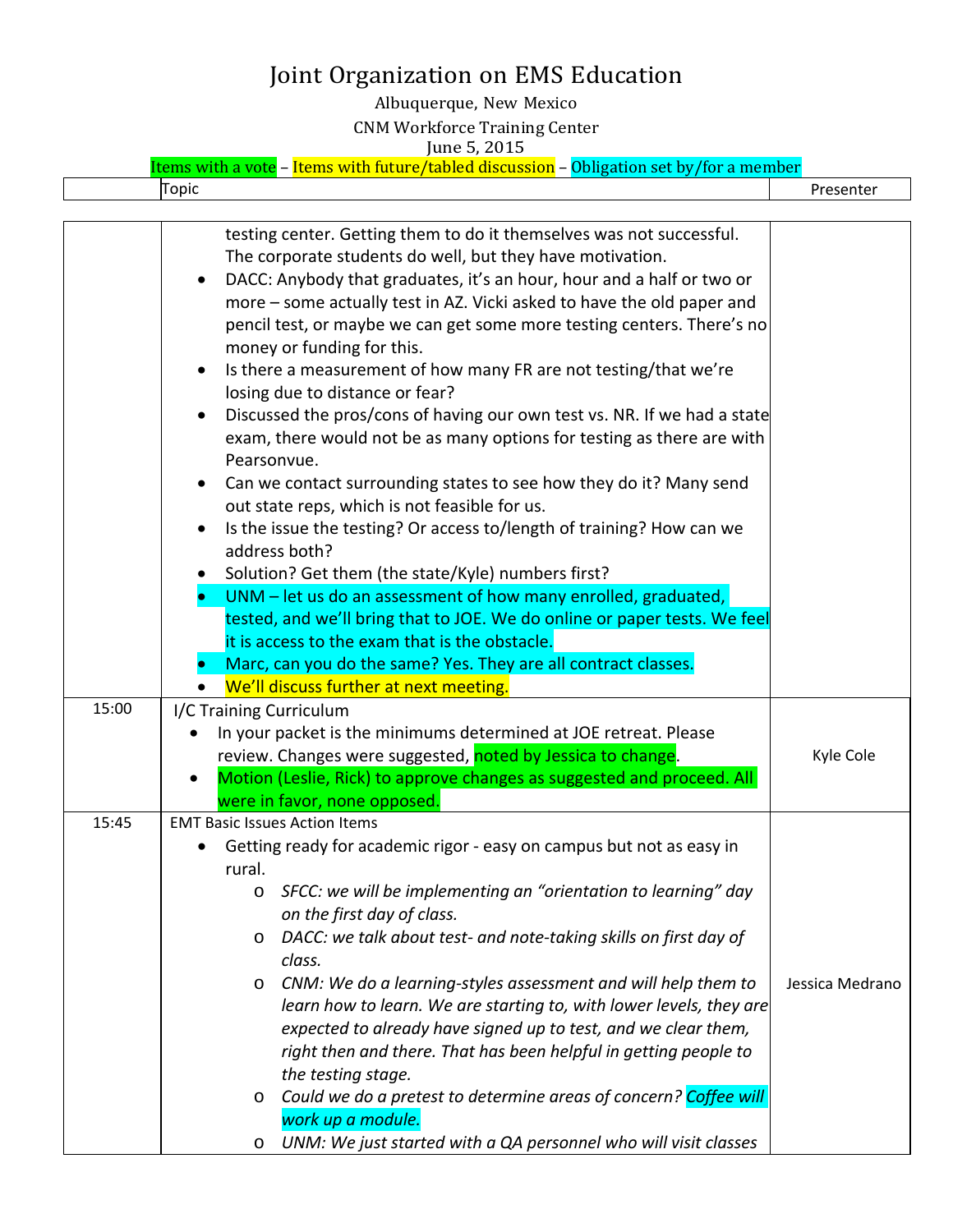Albuquerque, New Mexico CNM Workforce Training Center June 5, 2015 

| Ohliga.<br>discussion –<br>tuture/tabled<br>tor a<br>/hv<br>$\epsilon$ cat<br>ltems wi<br>ırn<br>$\overline{\phantom{0}}$ | aber      |
|---------------------------------------------------------------------------------------------------------------------------|-----------|
| Topic                                                                                                                     | Presenter |

|       | and review for improvement.                                                    |                 |
|-------|--------------------------------------------------------------------------------|-----------------|
|       | Clinical compliance - current auto email upon entry, adding two auto-          |                 |
|       | emails for follow up would help                                                |                 |
|       | Training video on compliance sent out? Jessica has a video and sent to         |                 |
|       | Barb, and she will send it out. We also have an auto-email that goes to        |                 |
|       | student upon registration that outlines their compliance requirements.         |                 |
|       | NREMT - initial certification process training. Jessica will do. Shared        |                 |
|       | video. Link to JOE. Did not do one, as there is already one on NR website      |                 |
|       | (https://www.nremt.org/nremt/downloads/Cand-Inst.wmv). We piloted              |                 |
|       | it, showing it to our FR students. It's a pretty dry video. Happy to still do  |                 |
|       | one (Jessica). This would be best shown to a class as a whole.                 |                 |
|       | Action item: those who pass course still don't test. Map of test centers.      |                 |
|       | Group travel options. Jason will take care of that.                            |                 |
|       | Not a test center in Las Cruces or Clovis - how can address? Clovis has a      |                 |
|       | Pearsonvue testing center. Karen will check and see if they will pick up       |                 |
|       | the NR exam. We'll follow up to see how that might work.                       |                 |
|       | Can we make taking the exam part of course? There are other factors -          |                 |
|       | the students have to sign up for the exam, etc. Some may be taking the         |                 |
|       | class just for the credit, and not licensing. The school collect the money     |                 |
|       | up front, and take money for exam later? We could encourage them to            |                 |
|       | save money for it later themselves. Further discussion ensued. No further      |                 |
|       | motion or action item was determined.                                          |                 |
| 16:05 | <b>NREMT Practical Testing</b>                                                 |                 |
|       | We have a decreased amount of people able to Rep for the exams.                |                 |
|       | Perhaps we need to recruit some additional people?                             |                 |
|       | (Kyle) There is a training in July, to which there are attendees from other    |                 |
|       | states coming. We might be able to get a few more folks in, but need to        |                 |
|       | make sure we are not exceeding the number they would like us to have           |                 |
|       | for our state.                                                                 | Mike Buldra via |
|       | Previously it was decided that we'd trade around, but it does not              | Jessica         |
|       | currently work. Mike is suggesting that in-town should be compensated,         |                 |
|       | and out of town should be given travel reimbursement. Should they be           |                 |
|       | compensated regardless? It's only fair. So all will be paid moving             |                 |
|       | forward (group consensus).                                                     |                 |
|       | Who does the exams? NR can tell us.<br>٠                                       |                 |
|       | Note: Lauren is on our list, but she's not NR licensed any longer - so we<br>٠ |                 |
|       | may not even be able to use all the people on our list.                        |                 |
|       | Kyle will check with Todd at NR to find out who is actually testing.           |                 |
| 16:10 | Goal Update: Improved statewide communication and visibility                   |                 |
|       | Region 2 & 3 on board. Will work on 1 (Barb will email to Leslie for           | All             |
|       | assistance).                                                                   |                 |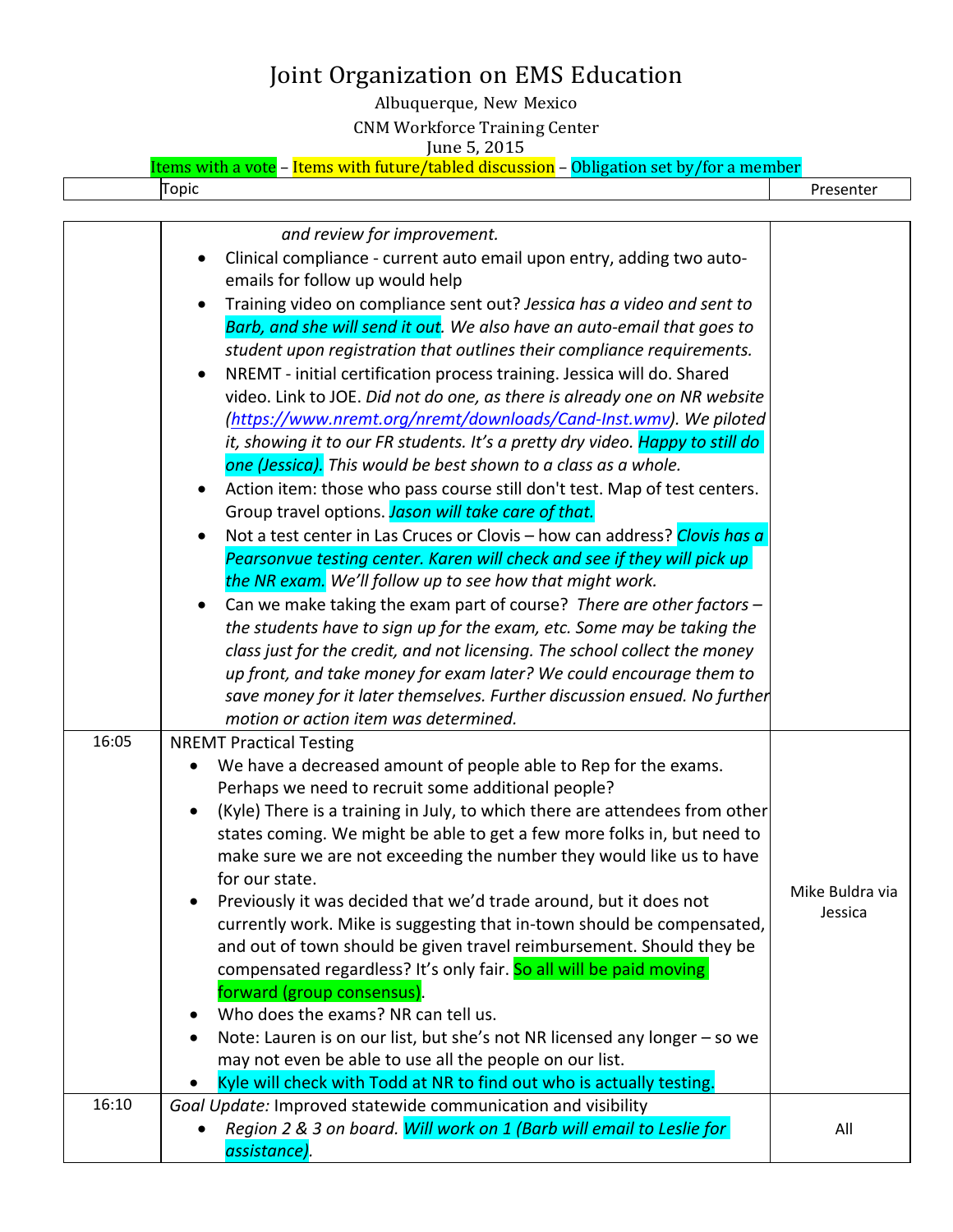Albuquerque, New Mexico

CNM Workforce Training Center

June 5, 2015

| Items with a vote – Items with future/tabled discussion – Obligation set by/for a member |           |
|------------------------------------------------------------------------------------------|-----------|
| Topic                                                                                    | Presenter |
|                                                                                          |           |

|       | Send state stuff to Martin, for future reference.<br>$\bullet$<br>Including JOE updates in staff meetings.<br>Let Jessica know if you have anything further to suggest.<br>$\bullet$<br>Could we have a panel of JOE speakers at every conference? That is a<br>$\bullet$<br>great idea - could definitely happen at all the regional conferences<br>'group consensus).                                                                                                                                                                                                                                                                                                                                                                                                                                                                                                                                                                                                                                                                                                                                                                                                                                                                                                                                                                                                                                                                                                                                                                                                                                                  |                 |
|-------|--------------------------------------------------------------------------------------------------------------------------------------------------------------------------------------------------------------------------------------------------------------------------------------------------------------------------------------------------------------------------------------------------------------------------------------------------------------------------------------------------------------------------------------------------------------------------------------------------------------------------------------------------------------------------------------------------------------------------------------------------------------------------------------------------------------------------------------------------------------------------------------------------------------------------------------------------------------------------------------------------------------------------------------------------------------------------------------------------------------------------------------------------------------------------------------------------------------------------------------------------------------------------------------------------------------------------------------------------------------------------------------------------------------------------------------------------------------------------------------------------------------------------------------------------------------------------------------------------------------------------|-----------------|
| 16:20 | Goal Update: Align with stakeholder recommendations regarding course<br>length, cost, and accessibility- Include SUNPATH Grant Discussion:<br>UNM: Many wondered where the hours and content went, and it is on<br>cd, available for homework use; we'll be monitoring the 150 hour EMT<br>course.<br>DACC: we're looking at online content as well. We surveyed the<br>students, and they determined that the course needed to be longer.<br>One of the suggestions (from an instructor) was to offer a bridge course<br>from FR to Basic (90 hour).<br>CNM: In terms of the community we serve, since we work locally, our<br>classes fill to capacity. We are reasonably priced, due to our funding. I<br>recently received some feedback about the poor perception that higher<br>ed has in the state, that they are seen as interested in money only. It is<br>still felt that rural areas still really need training. What was accepted<br>VERY well, an online/cd portion of theory/didactic, with labs in local<br>areas. CNM will work on getting didactic material online.<br>Sahaj: SUNPATH: 11 institutions across the state. Include iBest & online<br>education. The point is to get people trained and employed. One of the<br>ideas is to create or enhance online education. Another is to align<br>curriculum across institutions, as well as making 2+2 articulation<br>agreements easier - within the 2-year institution consortium as well as<br>with the 4-year colleges. If we do this well, the resulting course, with<br>contributions from all the institutions, will be an excellent program. | All             |
| 16:50 | <b>Public Comment</b><br>(Kyle) Todd (NR) is going to come out in April to go over the portfolio<br>process. He'll also be here in July for training. He's said he'll provide rep<br>support information.                                                                                                                                                                                                                                                                                                                                                                                                                                                                                                                                                                                                                                                                                                                                                                                                                                                                                                                                                                                                                                                                                                                                                                                                                                                                                                                                                                                                                | Jessica Medrano |
|       | 16:30 (actual) Motion to adjourn; Leslie, Donna, all in favor.                                                                                                                                                                                                                                                                                                                                                                                                                                                                                                                                                                                                                                                                                                                                                                                                                                                                                                                                                                                                                                                                                                                                                                                                                                                                                                                                                                                                                                                                                                                                                           | Jessica Medrano |

Date of next meetings:

September 18th @ 13:30 at WTC – *Changed to 9/25/2015, at WTC, to match up with MDCl*. December  $18^{\text{th}}$  at 13:30 at WTC

[MDC dates: September  $44^{th}$ ,  $48^{th}$ , 25<sup>th</sup> & December  $11^{th}$  (finals week)]